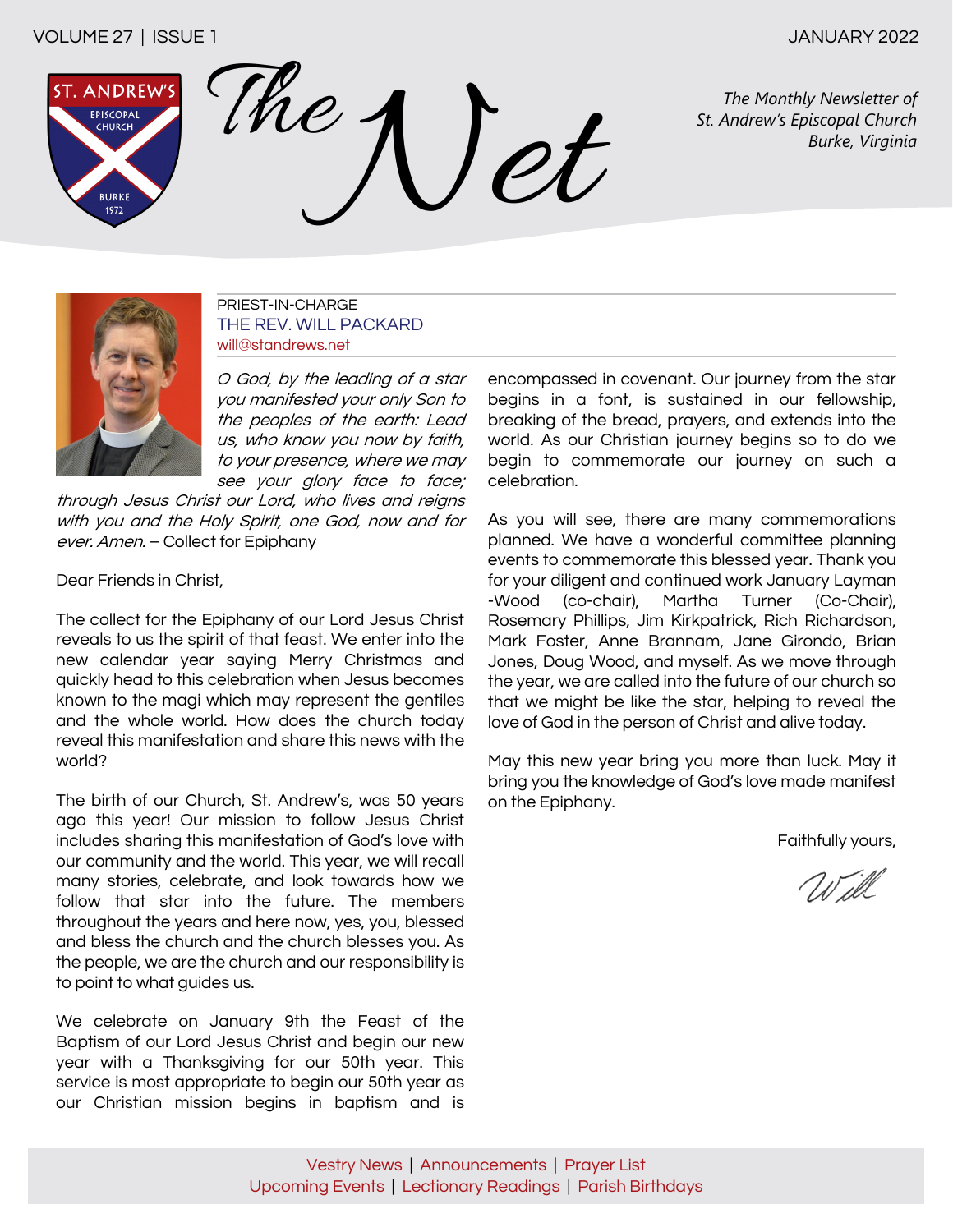The Net

### <span id="page-1-0"></span>Worship Services

Wednesday @ 9:30 AM Saturday @ 6:00 PM Sunday @ 8:00 & 10:00 AM

# Sunday School

Sunday @ 11:20 a.m.

### Adult Forums

Sunday @ 11:20 a.m.



# VESTRY NEWS

# SENIOR WARDEN DOUG WOOD [srwarden@standrews.net](mailto:srwarden@standrews.net)

We are starting off an exciting year, our 50th! January 9th is the official beginning of our 50th anniversary celebration. Please consult the Weekly Net and the bulletin board outside the conference room for upcoming events and information.

Later this month, your Vestry will be holding a Mutual Ministry Review moderated by Canon Abbot Bailey of the Diocese of Virginia. At the conclusion of that meeting, the Vestry can vote to elect Father Will Packard as our next Rector. On January 23rd we will be hosting our second St. Andrew's Friends of Music and the Arts (FoMA) concert. Lastly, at the end of this month we begin hosting Hypothermia Prevention week.

If you have not yet submitted your 2022 pledge it is not too late to do so! Pledge cards are available in the Narthex or you may pledge online.

And last but not least, I want to thank all the volunteers who assist with worship, outreach, formation, and the many other things that are required to support our community and our building. No matter who you are or what you do, your time and talent are important and appreciated.

# Endowment Fund

Pete Kirkham | [endowment@standrews.net](mailto:endowment@standrews.net)

Make a New Year resolution that will pay it forward during your lifetime. Your gift and planned giving are a charitable way to ensure St. Andrew's continues its intentional, Godly works. Beyond the New Year, year after year, we witness how generous bequeaths have sustained our sponsored children's, adult, mission, and community programs, even through the pandemic.

There are many ways to give through your estate planning, personal and real property, individual retirement account, pension fund or stocks, bonds and treasuries. Your gift can be a one time, any amount, or a continuing gift. It may even be an individual tax benefit within your estate.

As good stewards of your donation, St. Andrew's uses the earnings (not the principle) from your endowment gift. So, take the next step this New Year. Speak to your family members, your financial and legal advisors about your desires to make a charitable bequest.

For more information you may contact anyone on the St. Andrew's Endowment Board consisting of Board Chairman Pete Kirkham; members: David Nies, Alice Redman, Pam Rozelsky, and John Robinson.

Feel it in our heart to donate with the assurance of doing "All the good you can" by your gift that will pay it forward over time.

### Net Submissions

If you have an article for the Monthly Net, please email it to Emily [\(emily@standrews.net\)](mailto:emily@standrews.net)  no later than the 20th of the month. All submissions are subject to approval.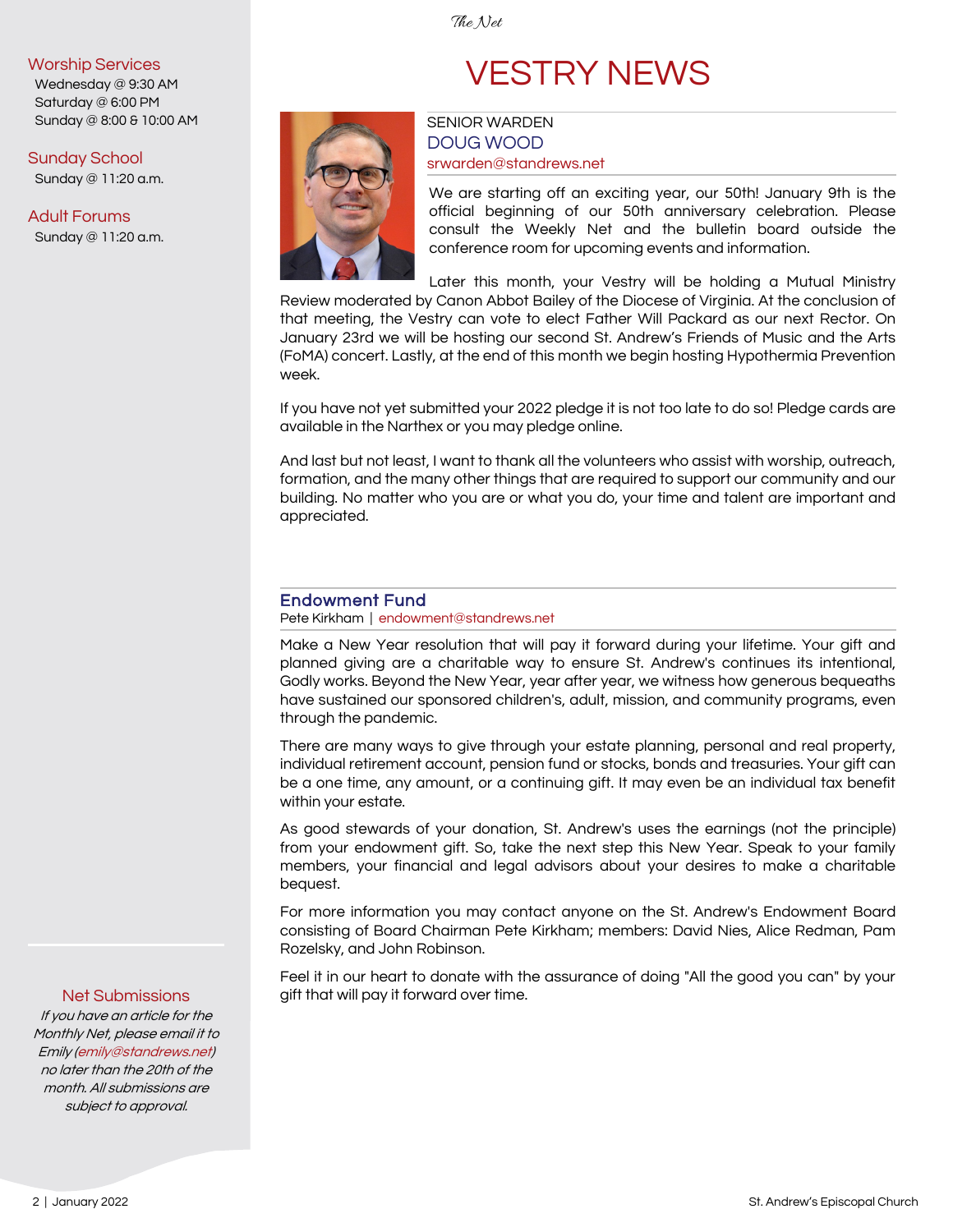# ANNOUNCEMENTS

#### <span id="page-2-0"></span>Regathering Update

#### Will Packard | [will@standrews.net](mailto:will@standrews.net)

The DC region continues to be a a red zone for COVID-19. Please know that the virus seems to be evading many defenses, including boosted adults at times. However, statics demonstrate that vaccinated and in particular boosted individuals are far less likely to need critical medical attention, including hospitalization.

#### Transmission rates:

According to the Brown School of Public Health, the average number of cases per day, over the last seven days per 100k is now 115.5. This is solidly in the red zone for this health metric. According to the CDC, there are a total of 808.26 cases per 100k over the entire last 7 day period (also solidly red zone). This means there were 9,275 cases over the past 7 days. However, these metrics may be under counting as many at-home positive tests were not included in these numbers. Over the past seven days, there were a total of 19 deaths in Fairfax County related to COVID-19.

### Medical Center Metrics:

There were 114 new hospital admissions for COVID over the past 7 days which is a 62.86% increase. 7.85% of hospital beds were occupied due to COVID over the last 7 days (1.64% increase) and 9.75% of ICU beds were used for

COVID reasons over the past 7 days (0.99% increase). The University of Minnesota's COVID-19 hospitalization project showed our hospitals, while not under the "high" category of stress, are in increasing stress levels. Fairfax Hospital, for example, is at 76% overall capacity and 88% of adult ICU beds are in use. If you have tried to contact your doctor recently, you probably know that they too are seeing an increase in patients.

### Vaccination Rates:

74.2% of Fairfax County is fully vaccinated and 88.4% have received at least 1 dose according to the CDC. A new metric in reveals that 30.9% of the total population has received a booster dose. Of those greater than 65 years of age, 57.3% have received their booster dose. 79.1% of our population eligible for the vaccine (those older than 5) are considered fully-vaccinated and 94.3 have received at least 1 dose.

We will continue to do the best we can to navigate the pandemic. Please use this information to make informed decisions, not only for your worship, but in how you engage in the community.

#### 2022 Pledge Drive - Still Going Strong!

Brian Jones & Karan Wright | stewardship@standrews.net

It's never too late to pledge and it also has never been easier!

- Pledge cards are available in the Narthex, next to the TV monitor. You can either mail in your card or drop it off in the collection plate before or after one of our services.
- You can also pledge online by going to tiny.cc/hgdluz or by scanning the QR code. (This does not require you to pay online, you can still do that by check).

We are currently at 92% of our pledge goal and would love to make it to 95%!



Prayer List

*Pam Larry Dickerson Linda & Ed Hunter John & Janet Carver Bill Hartig Nancy Knight Janet Keyser*

*Charles Petty Gloria Covington Jack Keyser Hugh Brian Henderson Theo Pickeral Olivia Kertesz Carol Matovick Rachel Gordon*

*Phil Purdom Karan Wright Kim Reisig Christy Bering Beth Matovick Dorothy Polk Rebecca Miyares Natasha Browning Robert C.*

*Eric & Melissa Christianson JoVanna Tawney Joan & Bud Hahn Joe & Karen Steele Mary Lu Powell Joani Dasher Kim D. Howard Becky Myhre Donna Schrock Jeff*

*Christina Nies Doffie the Ewers Family*

Departed

*John Horton (brother of Tracey Brown) Bob Ewers*

*(friend of Carl Jones)*

*Debby Brown (friend of Carolyn Kohn)*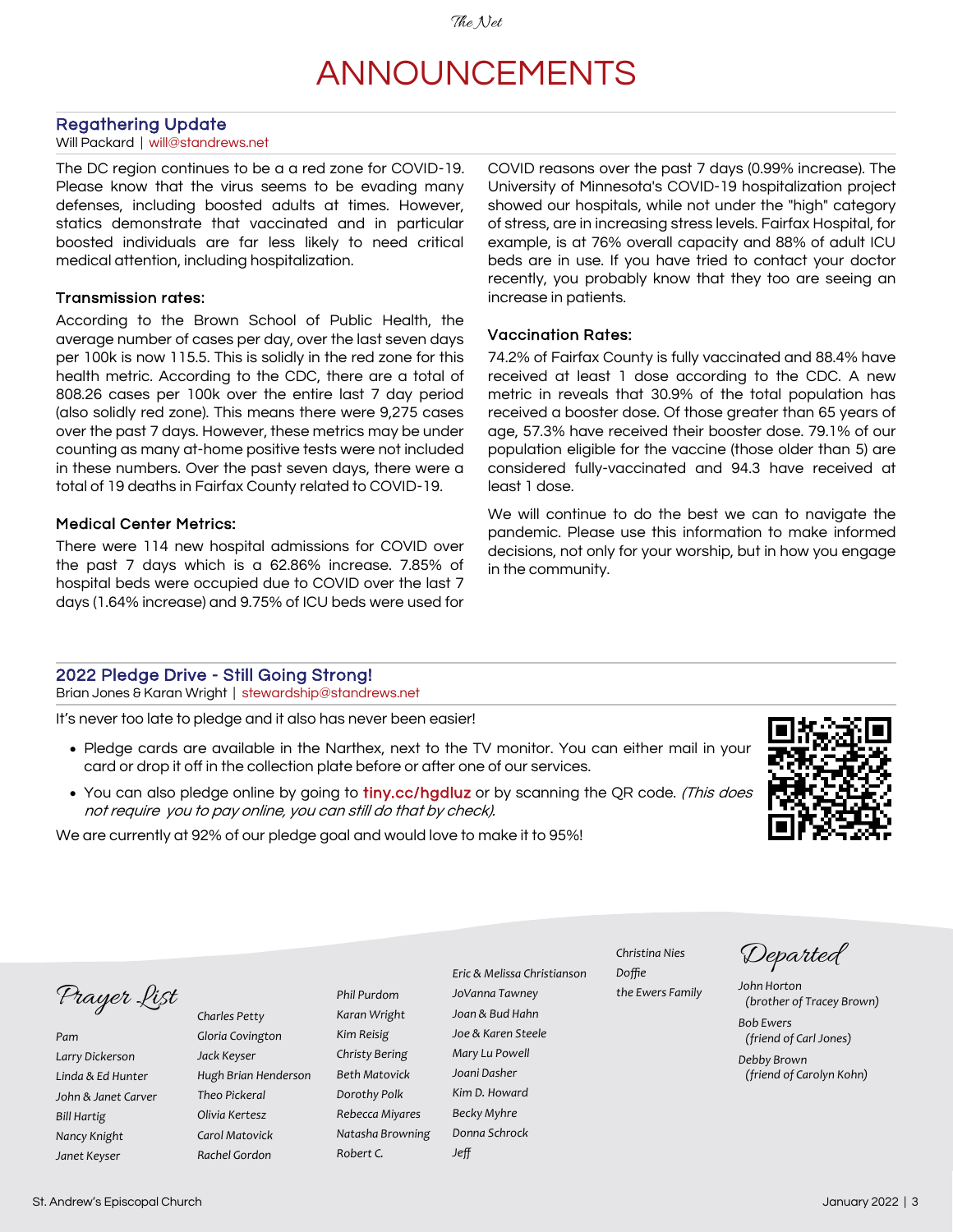# UPCOMING EVENTS

# <span id="page-3-0"></span>JANUARY 9, 2022

### Service of Celebration

January Layman-Wood & Martha Turner | 50th@standrews.net



What do Triple Crown winner Secretariat, Burke Elementary School, and you have in common? All are central to the history of St. Andrew's Episcopal Church, whose 50th anniversary we will be celebrating throughout 2022.

During our anniversary year we will continue to do the things we do best—worship, music, fellowship, outreach, formation, family ministry, stewardship—while also celebrating, storytelling (including more details about Secretariat and Burke Elementary!), remembering, and looking ahead.

Our first anniversary event will be a Service for the Commencement of Our 50th Year on Saturday, January 8th, at 6:00 p.m., and Sunday, January 9th, at 8:00 and 10:00 a.m., with Holy Baptism at the 10:00 a.m. service.

This kickoff service will be followed by a year of activities, events, special guests, and visual presentations that will lead up to the culminating To the Glory of God, a Service of Thanksgiving for Our 50th Anniversary and celebration on Sunday, November 20th.

Please look for upcoming anniversary events in the weekly and monthly Net and on the anniversary bulletin board outside the Parish Hall.

As members of the 50th Anniversary Planning Committee, we request your help with organizing events and activities that will make this anniversary celebration special, and we welcome photos or memorabilia reflecting St. Andrew's parish life through that you are willing to share.

Please contact us at [50th@standrews.net.](mailto:50th@standrews.net)

Happy Anniversary to our church home.

Yours in Christ,

### 50th Anniversary Planning Committee

The Rev. William Packard, Priest-in-Charge Douglas Wood, Senior Warden Martha Turner, co-chair January Layman-Wood, co-chair

Anne Brannam Mark Foster Jane Girondo Brian Jones

Jim Kirkpatrick Rosemary Phillips Rich Richardson

# JANUARY 9, 2022

#### Sacraments Class Reschedule

Amy Dutton | amy@standrews.net

Our second Sacraments class will be held on Sunday, January 9th, from 4:00-5:00 p.m., with the Rev. Will Packard and Amy Dutton. This class will discuss the sacrament of Communion. We may not need the full hour, depending on the number of participants. These classes work best with those 4 years old and above. Email Amy if you plan on attending.

# JANUARY 23, 2022

### FoMA Concert: Sophia Subbayya Vastek, pianist

Gabe Simerson | [foma@standrews.net](mailto:foma@standrews.net)

Friends of Music and the Arts at St. Andrew's (FoMA) invites you to come and hear pianist and keyboardist Sophia Subbayya Vastek play on Sunday, January 23rd at 4:00 p.m. in the Nave.

Described as playing with "passion and profound tenderness" (Second Inversion) and with "serene strokes and lyrical beauty" (Brooklyn Rail), Sophia maintains an active career as a performer, educator, interdisciplinary collaborator, and event producer. Free admission. Masks required.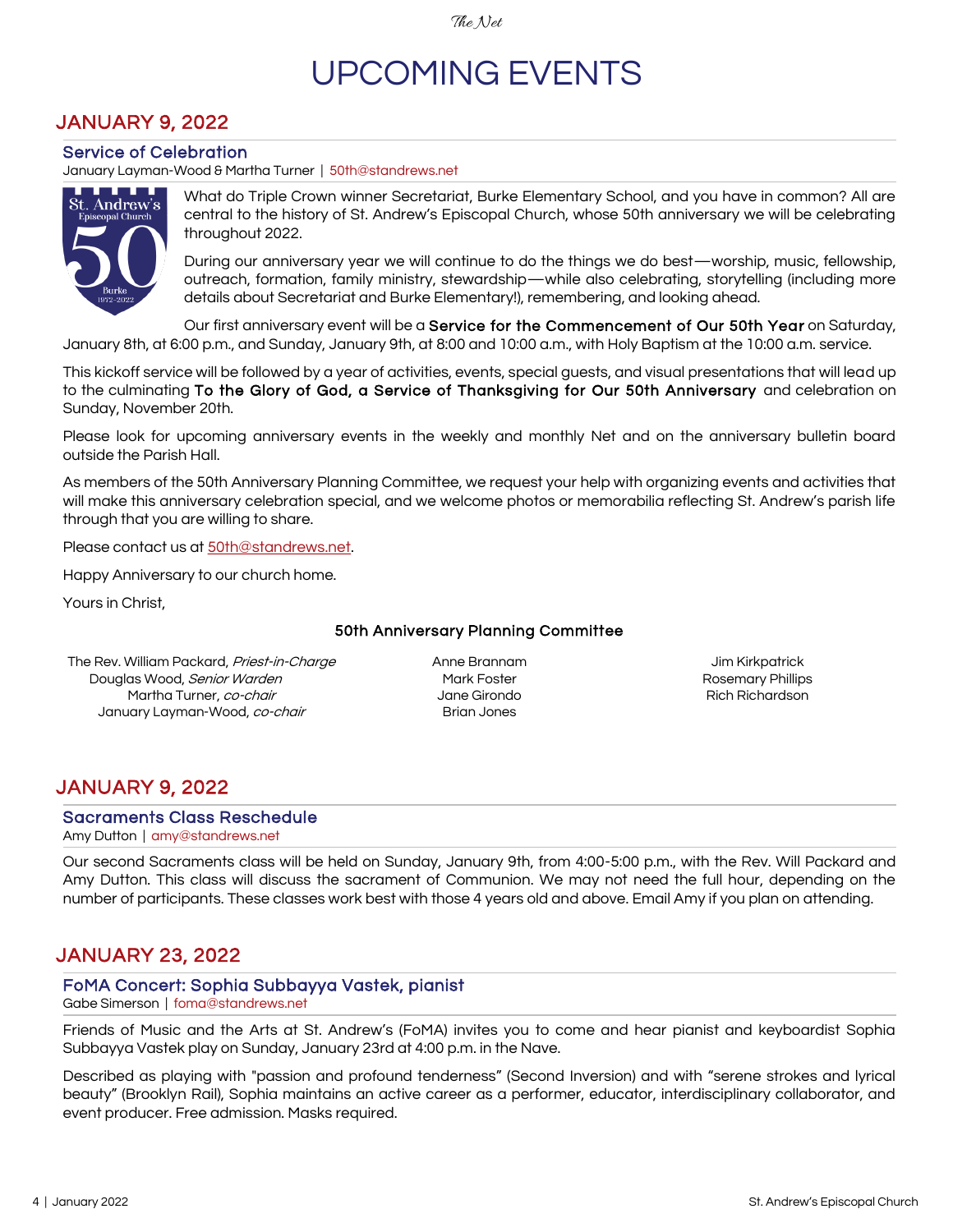# UPCOMING EVENTS

# <span id="page-4-0"></span>JANUARY 30 - FEBRUARY 6, 2022

# Hypothermia Prevention Week

# Steve Koss | hypothermia@standrews.net

St. Andrew's is hosting our annual Hypothermia Prevention Program from January 30th - February 6th. During this week, we will welcome approximately 35 guests each night and provide them with food, fellowship, and shelter. There are many volunteer slots (found here: *tiny.cc/Hypo22*) that will need to be filled in order to make this week a success.

We also have a need for donated items. Any donation is greatly appreciated and can be dropped off on the brick ledge across from the Church Office. Please mark all donations with "Hypothermia Program." We are ready to receive donations now through February 2nd, but prefer to receive them in late January.

Food Items: Bottled water (16 oz.); Individual chocolate milk & juice (apple/orange) boxes; Individual cups of pudding, fruit, & applesauce; Individual packs of raisins, chips, popcorn, nuts, pretzels, trail mix, & cookies; Individual V-8 cans; Peanut butter or cheese cracker packs; Sunny D (6-8 oz.); and Chewy granola/breakfast bars

Personal Items: Hand or foot warmer pouches; Cell chargers; Reading glasses (all but esp. 2.5-3.5); Travel size toiletries (toothpaste, tooth brushes, tissue pouches, foot powder, hand lotion, Chapstick, etc.), rain ponchos.

Other items: a few board games, appropriate DVDs, daily newspapers, and magazines.

# LECTIONARY READINGS

([www.lectionarypage.net\)](http://www.lectionarypage.net)

# JANUARY 2, 2022

2nd Sunday after Christmas Day

Jeremiah 31:7-14 Psalm 84 or 84:1-8 Ephesians 1:3-6,15-19a Luke 2:41-52

# JANUARY 9, 2022

1st Sunday after the Epiphany Isaiah 43:1-7 Psalm 29 Acts 8:14-17 Luke 3:15-17, 21-22

## JANUARY 16, 2022

2nd Sunday after the Epiphany Isaiah 62:1-5 Psalm 36:5-10 1 Corinthians 12:1-11 John 2:1-11

## JANUARY 23, 2022

3rd Sunday after the Epiphany Nehemiah 8:1-3, 5-6, 8-10 Psalm 19 1 Corinthians 12:12-31a Luke 4:14-21

# JANUARY 30, 2022

4th Sunday after the Epiphany Jeremiah 1:4-10

Psalm 71:1-6 1 Corinthians 13:1-13 Luke 4:21-30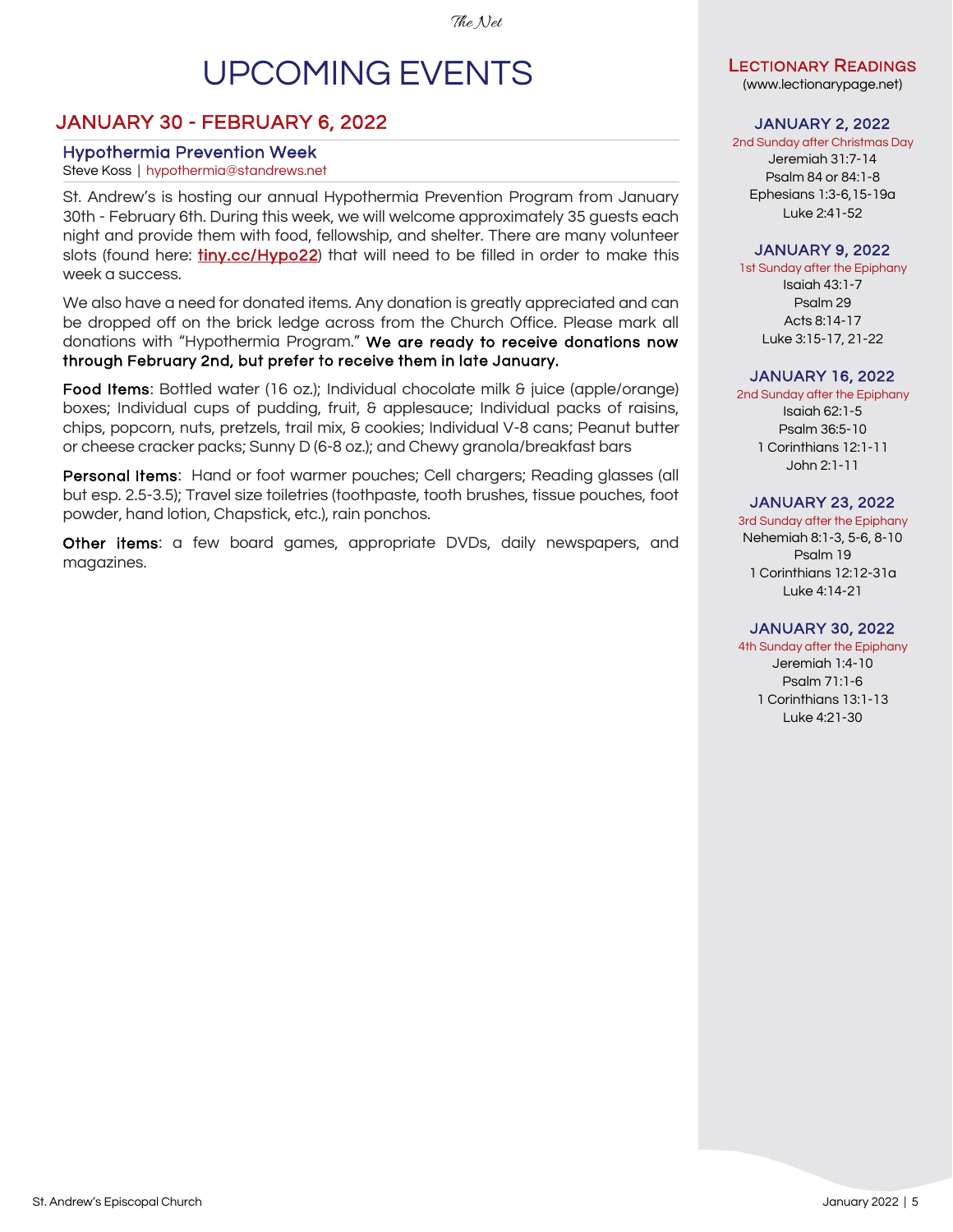# JANUARY BIRTHDAYS

<span id="page-5-0"></span>

| Sunday                             | Monday                                 | Tuesday            | Wednesday             | Thursday             | Friday                   | Saturday                       |
|------------------------------------|----------------------------------------|--------------------|-----------------------|----------------------|--------------------------|--------------------------------|
|                                    |                                        |                    |                       |                      |                          | NEW YEAR'S DAY<br>ı            |
|                                    |                                        |                    |                       |                      |                          | Nancy Knight<br>Patrick Murphy |
|                                    |                                        |                    |                       |                      |                          |                                |
|                                    |                                        |                    |                       |                      |                          |                                |
|                                    |                                        |                    |                       |                      |                          |                                |
|                                    |                                        |                    |                       |                      |                          |                                |
| $\sqrt{2}$                         | 3                                      | 4                  | 5                     | 6<br><b>EPIPHANY</b> | $\overline{\phantom{a}}$ | 8                              |
| Jim Slawski                        | Ann DiMisa                             | Carol MacLean      | <b>Brian Umberger</b> | Janet Foley          | Janet Carver             | Michael Boster                 |
| Scott Emert                        |                                        |                    |                       | Liz Ryon             | January Layman-<br>Wood  |                                |
| Steve Koss<br>Andrew Winfield      |                                        |                    |                       |                      | Henry Scarborough        |                                |
|                                    |                                        |                    |                       |                      |                          |                                |
|                                    |                                        |                    |                       |                      |                          |                                |
| $\mathsf 9$                        | 10                                     | 11                 | 12                    | 13                   | 14                       | 15                             |
| Christie Dasher<br>Jackson Shriner | <b>Violet Baker</b>                    |                    | Shawn Richardson      | <b>JD Thomas</b>     |                          | <b>Timothy Brady</b>           |
|                                    |                                        |                    |                       |                      |                          |                                |
|                                    |                                        |                    |                       |                      |                          |                                |
|                                    |                                        |                    |                       |                      |                          |                                |
|                                    |                                        |                    |                       |                      |                          |                                |
| 16                                 | 17<br>MARTIN LUTHER                    | 18                 | 19                    | 20                   | 21                       | 22                             |
| Libby Spencer                      | KING JR. DAY<br>Amy Dutton             | Pam Rozelsky       | Bella Bruggeman       |                      |                          |                                |
| Isabel Hernandez                   |                                        | Ronan Davis        | Dave Lewis            |                      |                          |                                |
|                                    |                                        |                    |                       |                      |                          |                                |
|                                    |                                        |                    |                       |                      |                          |                                |
|                                    |                                        |                    |                       |                      |                          |                                |
| 23                                 | 24                                     | 25                 | 26                    | 27                   | 28                       | 29                             |
| Alex Sperry                        | Devon Scott                            | Deborah England    | Ward McKinley         | Harper McGuin        |                          | <b>Bruce Stuck</b>             |
|                                    |                                        | <b>Bill Wright</b> | <b>Tim Bradfield</b>  |                      |                          | Nick Jones                     |
|                                    |                                        | Dan Emrick         | <b>Ben Bradfield</b>  |                      |                          |                                |
|                                    |                                        | Sean Cafferky      |                       |                      |                          |                                |
|                                    |                                        |                    |                       |                      |                          |                                |
|                                    |                                        |                    |                       |                      |                          |                                |
| $30\,$                             | 31                                     |                    |                       |                      |                          |                                |
| Anna Rozelsky                      | Rowan McGuin<br><b>Harrison Coates</b> |                    |                       |                      |                          |                                |
|                                    |                                        |                    |                       |                      |                          |                                |
|                                    |                                        |                    |                       |                      |                          |                                |
|                                    |                                        |                    |                       |                      |                          |                                |
|                                    |                                        |                    |                       |                      |                          |                                |

Don't see your name on your birthday? Let us know! Contact Emily [\(emily@standrews.net](mailto:emily@standrews.net)) and we'll get you added to the list.